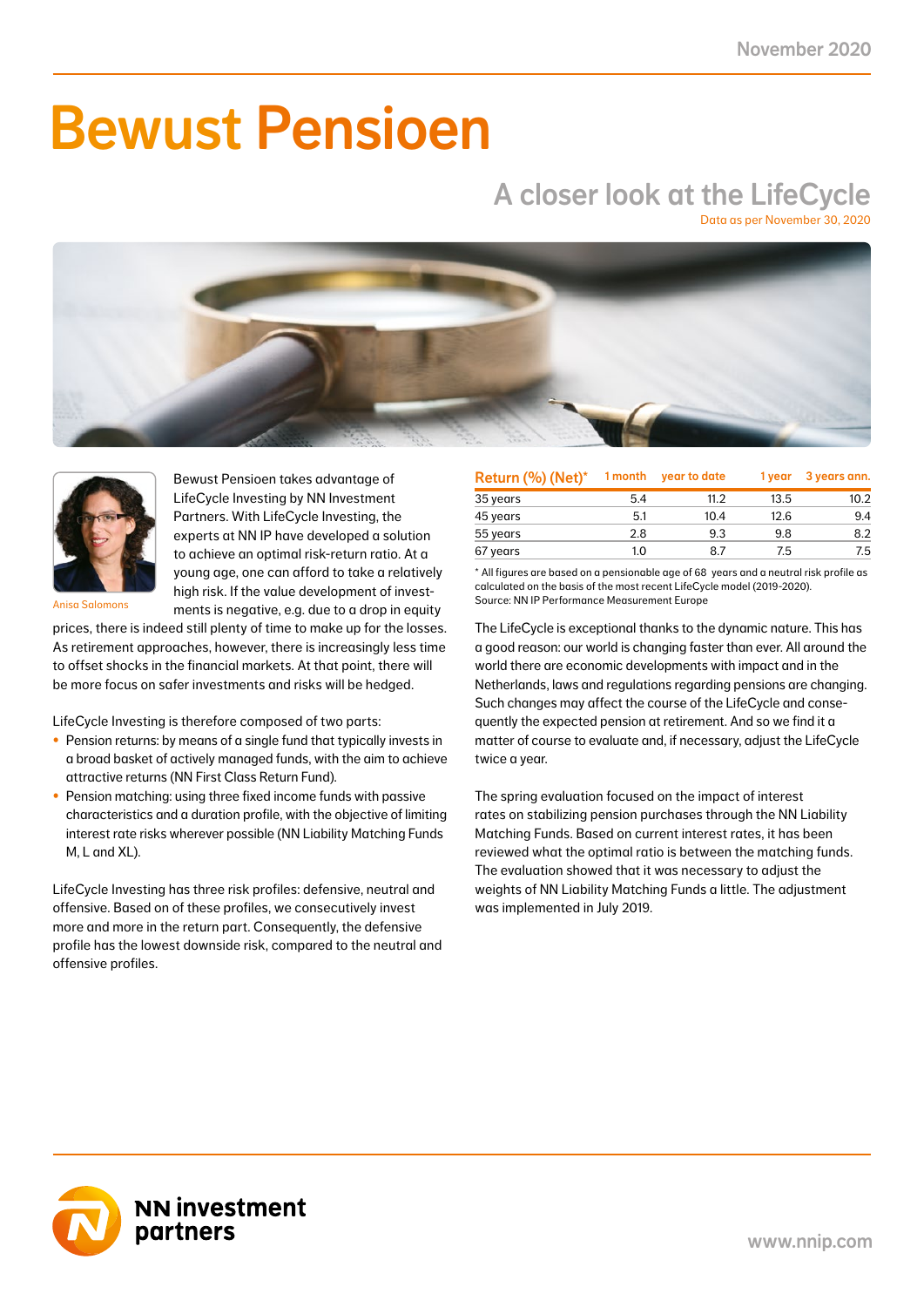### Bewust Pensioen (Defensive risk profile) Data as per November 30, 2020

| 35 years old                         | 1 month |                            | I month Year to date | Year to date        | 1 year | i year | 3 years | 3 years | 3 years | 3 years                                                                             |         |
|--------------------------------------|---------|----------------------------|----------------------|---------------------|--------|--------|---------|---------|---------|-------------------------------------------------------------------------------------|---------|
| Net Return %                         |         | <b>Return Contribution</b> | <b>Return</b>        | <b>Contribution</b> |        |        |         |         |         | Return Contribution Return (ann) Contribution (ann) Return (cum) Contribution (cum) | Weight* |
| <b>Pension Returns</b>               |         |                            |                      |                     |        |        |         |         |         |                                                                                     |         |
| NN First Class Return Fund II - N    | 6.1     | 4.8                        | 10.9                 | 8.9                 | 13.8   | 11.1   | 10.0    | 8.0     | 33.0    | 26.7                                                                                | 80.0    |
| <b>Pension Matching</b>              |         |                            |                      |                     |        |        |         |         |         |                                                                                     |         |
| NN Liability Matching Fund M         | $-0.1$  | 0.0                        | 1.3                  | 0.1                 | 0.8    | 0.1    | 1.1     | 0.1     | 3.4     | 0.4                                                                                 | 11.0    |
| NN Liability Matching Fund L         | $-0.6$  | 0.0                        | 12.8                 | 0.0                 | 9.4    | 0.0    | 11.4    | 0.0     | 38.4    | 0.0                                                                                 | 0.0     |
| <b>NN Liability Matching Fund XL</b> | $-1.8$  | $-0.2$                     | 27.8                 | 2.5                 | 20.3   | 2.0    | 24.0    | 2.2     | 90.8    | 7.4                                                                                 | 9.0     |
| <b>TOTAL</b>                         |         | 4.6                        |                      | 11.5                |        | 13.1   |         | 10.4    |         | 34.5                                                                                | 100%    |

| 45 years old<br>Net Return %      | 1 month | 1 month<br><b>Return Contribution</b> | Year to date<br><b>Return</b> | Year to date<br><b>Contribution</b> | 1 year | 1 vear | 3 years | 3 years | 3 years | 3 years<br>Return Contribution Return (ann) Contribution (ann) Return (cum) Contribution (cum) | Weight* |
|-----------------------------------|---------|---------------------------------------|-------------------------------|-------------------------------------|--------|--------|---------|---------|---------|------------------------------------------------------------------------------------------------|---------|
| <b>Pension Returns</b>            |         |                                       |                               |                                     |        |        |         |         |         |                                                                                                |         |
| NN First Class Return Fund II - N | 6.1     | 4.6                                   | 10.9                          | 8.4                                 | 13.8   | 10.4   | 10.0    | 7.5     | 33.0    | 24.8                                                                                           | 75.0    |
| <b>Pension Matching</b>           |         |                                       |                               |                                     |        |        |         |         |         |                                                                                                |         |
| NN Liability Matching Fund M      | $-0.1$  | 0.0                                   | 1.3                           | 0.2                                 | 0.8    | 0.1    | 1.1     | 0.2     | 3.4     | 0.7                                                                                            | 19.0    |
| NN Liability Matching Fund L      | $-0.6$  | 0.0                                   | 12.8                          | 0.0                                 | 9.4    | 0.0    | 11.4    | 0.0     | 38.4    | 0.0                                                                                            | 0.0     |
| NN Liability Matching Fund XL     | $-1.8$  | $-0.1$                                | 27.8                          | 1.8                                 | 20.3   | 1.4    | 24.0    | 1.6     | 90.8    | 5.2                                                                                            | 7.0     |
| <b>TOTAL</b>                      |         | 4.4                                   |                               | 10.4                                |        | 12.0   |         | 9.3     |         | 30.6                                                                                           | 100%    |

| 55 years old<br>Net Return %      | l month<br>Return | 1 month<br><b>Contribution</b> | Year to date<br><b>Return</b> | Year to date<br><b>Contribution</b> | 1 year | 1 vear | 3 years | 3 years | 3 years | 3 years<br>Return Contribution Return (ann) Contribution (ann) Return (cum) Contribution (cum) | Weight* |
|-----------------------------------|-------------------|--------------------------------|-------------------------------|-------------------------------------|--------|--------|---------|---------|---------|------------------------------------------------------------------------------------------------|---------|
| <b>Pension Returns</b>            |                   |                                |                               |                                     |        |        |         |         |         |                                                                                                |         |
| NN First Class Return Fund II - N | 6.1               | 2.6                            | 10.9                          | 4.6                                 | 13.8   | 5.7    | 10.0    | 4.1     | 33.0    | 13.4                                                                                           | 41.0    |
| <b>Pension Matching</b>           |                   |                                |                               |                                     |        |        |         |         |         |                                                                                                |         |
| NN Liability Matching Fund M      | $-0.1$            | 0.0                            | 1.3                           | 0.5                                 | 0.8    | 0.3    | 1.1     | 0.4     | 3.4     | 1.4                                                                                            | 38.0    |
| NN Liability Matching Fund L      | $-0.6$            | $-0.1$                         | 12.8                          | 1.2                                 | 9.4    | 0.9    | 11.4    | 1.1     | 38.4    | 3.7                                                                                            | 10.0    |
| NN Liability Matching Fund XL     | $-1.8$            | $-0.2$                         | 27.8                          | 3.1                                 | 20.3   | 2.4    | 24.0    | 2.5     | 90.8    | 8.3                                                                                            | 11.0    |
| <b>TOTAL</b>                      |                   | 2.2                            |                               | 9.4                                 |        | 9.4    |         | 8.2     |         | 26.8                                                                                           | 100%    |

| 67 years old<br>Net Return %      | I month | 1 month<br><b>Return Contribution</b> | Year to date<br>Return | Year to date<br>Contribution | 1 year | 1 year | 3 years | 3 years | 3 years | 3 years<br>Return Contribution Return (ann) Contribution (ann) Return (cum) Contribution (cum) | Weight* |
|-----------------------------------|---------|---------------------------------------|------------------------|------------------------------|--------|--------|---------|---------|---------|------------------------------------------------------------------------------------------------|---------|
| <b>Pension Returns</b>            |         |                                       |                        |                              |        |        |         |         |         |                                                                                                |         |
| NN First Class Return Fund II - N | 6.1     | 1.3                                   | 10.9                   | 2.3                          | 13.8   | 2.8    | 10.0    | 2.0     | 33.0    | 6.4                                                                                            | 20.0    |
| <b>Pension Matching</b>           |         |                                       |                        |                              |        |        |         |         |         |                                                                                                |         |
| NN Liability Matching Fund M      | $-0.1$  | 0.0                                   | 1.3                    | 0.4                          | 0.8    | 0.3    | 1.1     | 0.4     | 3.4     | 1.4                                                                                            | 33.0    |
| NN Liability Matching Fund L      | $-0.6$  | $-0.3$                                | 12.8                   | 6.0                          | 9.4    | 4.5    | 11.4    | 5.0     | 38.4    | 16.2                                                                                           | 47.0    |
| NN Liability Matching Fund XL     | $-1.8$  | 0.0                                   | 27.8                   | 0.0                          | 20.3   | 0.0    | 24.0    | 0.0     | 90.8    | 0.0                                                                                            | 0.0     |
| <b>TOTAL</b>                      |         | 1.0                                   |                        | 8.7                          |        | 7.5    |         | 7.5     |         | 24.1                                                                                           | 100%    |

\* Over the years. the fund's weightings in the LifeCycle may change. The figures shown in the column 'weighting' are based on the most recent weighting of the LifeCycle. This means that the returns shown in the columns cannot exactly be derived from this report.

The contribution is the contribution to the total net return based on the current weights in the LifeCycle model (2019-2020) Source: NN IP Performance Measurement Europe

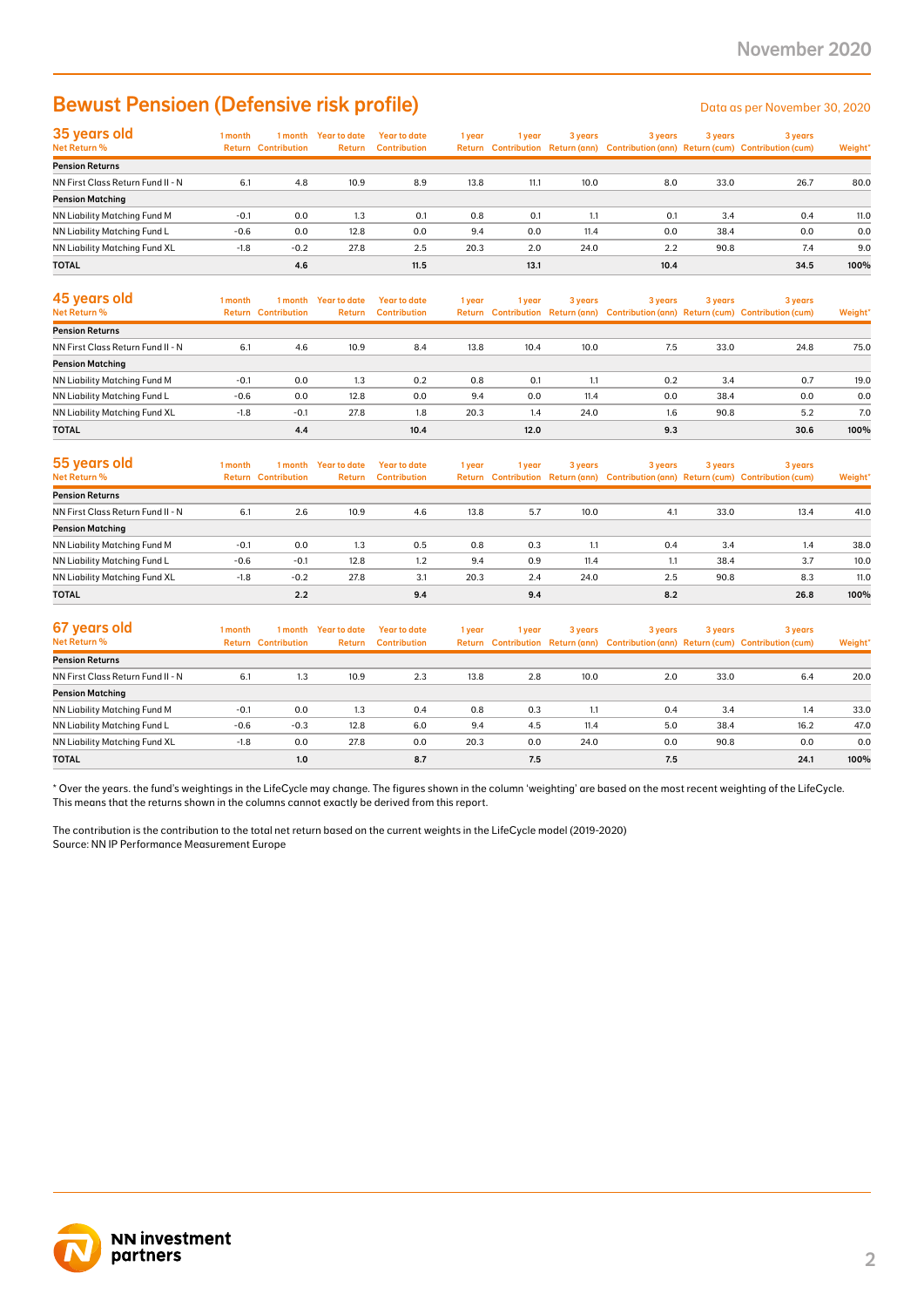### Bewust Pensioen (Neutral risk profile) Data as per November 30, 2020

| 35 years old                      | 1 month | 1 month                    | Year to date  | <b>Year to date</b> | 1 year | l vear | 3 years | 3 years | 3 years | 3 years                                                                             |         |
|-----------------------------------|---------|----------------------------|---------------|---------------------|--------|--------|---------|---------|---------|-------------------------------------------------------------------------------------|---------|
| Net Return %                      |         | <b>Return Contribution</b> | <b>Return</b> | <b>Contribution</b> |        |        |         |         |         | Return Contribution Return (ann) Contribution (ann) Return (cum) Contribution (cum) | Weight* |
| <b>Pension Returns</b>            |         |                            |               |                     |        |        |         |         |         |                                                                                     |         |
| NN First Class Return Fund II - N | 6.1     | 5.5                        | 10.9          | 9.9                 | 13.8   | 12.5   | 10.0    | 9.0     | 33.0    | 29.9                                                                                | 90.0    |
| <b>Pension Matching</b>           |         |                            |               |                     |        |        |         |         |         |                                                                                     |         |
| NN Liability Matching Fund M      | $-0.1$  | 0.0                        | 1.3           | 0.1                 | 0.8    | 0.0    | 1.1     | 0.1     | 3.4     | 0.2                                                                                 | 5.0     |
| NN Liability Matching Fund L      | $-0.6$  | 0.0                        | 12.8          | 0.0                 | 9.4    | 0.0    | 11.4    | 0.0     | 38.4    | 0.0                                                                                 | 0.0     |
| NN Liability Matching Fund XL     | $-1.8$  | $-0.1$                     | 27.8          | 1.2                 | 20.3   | 1.0    | 24.0    | 1.1     | 90.8    | 3.6                                                                                 | 5.0     |
| <b>TOTAL</b>                      |         | 5.4                        |               | 11.2                |        | 13.5   |         | 10.2    |         | 33.8                                                                                | 100%    |

| 45 years old<br>Net Return %      | 1 month | 1 month<br><b>Return Contribution</b> | Year to date<br>Return | Year to date<br><b>Contribution</b> | 1 year | 1 vear | 3 years | 3 years | 3 years | 3 years<br>Return Contribution Return (ann) Contribution (ann) Return (cum) Contribution (cum) | Weight* |
|-----------------------------------|---------|---------------------------------------|------------------------|-------------------------------------|--------|--------|---------|---------|---------|------------------------------------------------------------------------------------------------|---------|
| <b>Pension Returns</b>            |         |                                       |                        |                                     |        |        |         |         |         |                                                                                                |         |
| NN First Class Return Fund II - N | 6.1     | 5.2                                   | 10.9                   | 9.4                                 | 13.8   | 11.8   | 10.0    | 8.5     | 33.0    | 28.1                                                                                           | 85.0    |
| <b>Pension Matching</b>           |         |                                       |                        |                                     |        |        |         |         |         |                                                                                                |         |
| NN Liability Matching Fund M      | $-0.1$  | 0.0                                   | 1.3                    | 0.1                                 | 0.8    | 0.1    | 1.1     | 0.1     | 3.4     | 0.4                                                                                            | 12.0    |
| NN Liability Matching Fund L      | $-0.6$  | 0.0                                   | 12.8                   | 0.0                                 | 9.4    | 0.0    | 11.4    | 0.0     | 38.4    | 0.0                                                                                            | 0.0     |
| NN Liability Matching Fund XL     | $-1.8$  | $-0.1$                                | 27.8                   | 0.8                                 | 20.3   | 0.6    | 24.0    | 0.7     | 90.8    | 2.3                                                                                            | 3.0     |
| <b>TOTAL</b>                      |         | 5.1                                   |                        | 10.4                                |        | 12.6   |         | 9.4     |         | 30.8                                                                                           | 100%    |

| 55 years old<br>Net Return %      | 1 month | 1 month<br><b>Return Contribution</b> | Year to date<br><b>Return</b> | Year to date<br><b>Contribution</b> | 1 year | 1 year | 3 years | 3 years | 3 years | 3 years<br>Return Contribution Return (ann) Contribution (ann) Return (cum) Contribution (cum) | Weight* |
|-----------------------------------|---------|---------------------------------------|-------------------------------|-------------------------------------|--------|--------|---------|---------|---------|------------------------------------------------------------------------------------------------|---------|
| <b>Pension Returns</b>            |         |                                       |                               |                                     |        |        |         |         |         |                                                                                                |         |
| NN First Class Return Fund II - N | 6.1     | 3.1                                   | 10.9                          | 5.6                                 | 13.8   | 7.0    | 10.0    | 5.0     | 33.0    | 16.2                                                                                           | 50.0    |
| <b>Pension Matching</b>           |         |                                       |                               |                                     |        |        |         |         |         |                                                                                                |         |
| NN Liability Matching Fund M      | $-0.1$  | 0.0                                   | 1.3                           | 0.4                                 | 0.8    | 0.3    | 1.1     | 0.4     | 3.4     | 1.3                                                                                            | 34.0    |
| NN Liability Matching Fund L      | $-0.6$  | 0.0                                   | 12.8                          | 1.0                                 | 9.4    | 0.7    | 11.4    | 0.9     | 38.4    | 3.0                                                                                            | 8.0     |
| NN Liability Matching Fund XL     | $-1.8$  | $-0.2$                                | 27.8                          | 2.3                                 | 20.3   | 1.8    | 24.0    | 1.9     | 90.8    | 6.3                                                                                            | 8.0     |
| <b>TOTAL</b>                      |         | 2.8                                   |                               | 9.3                                 |        | 9.8    |         | 8.2     |         | 26.8                                                                                           | 100%    |

| 67 years old<br>Net Return %      | 1 month | 1 month<br><b>Return Contribution</b> | Year to date<br>Return | Year to date<br><b>Contribution</b> | 1 year | 1 year | 3 years | 3 years | 3 years | 3 years<br>Return Contribution Return (ann) Contribution (ann) Return (cum) Contribution (cum) | Weight* |
|-----------------------------------|---------|---------------------------------------|------------------------|-------------------------------------|--------|--------|---------|---------|---------|------------------------------------------------------------------------------------------------|---------|
| <b>Pension Returns</b>            |         |                                       |                        |                                     |        |        |         |         |         |                                                                                                |         |
| NN First Class Return Fund II - N | 6.1     | 1.3                                   | 10.9                   | 2.3                                 | 13.8   | 2.8    | 10.0    | 2.0     | 33.0    | 6.4                                                                                            | 20.0    |
| <b>Pension Matching</b>           |         |                                       |                        |                                     |        |        |         |         |         |                                                                                                |         |
| NN Liability Matching Fund M      | $-0.1$  | 0.0                                   | 1.3                    | 0.4                                 | 0.8    | 0.3    | 1.1     | 0.4     | 3.4     | 1.4                                                                                            | 33.0    |
| NN Liability Matching Fund L      | $-0.6$  | $-0.3$                                | 12.8                   | 6.0                                 | 9.4    | 4.5    | 11.4    | 5.0     | 38.4    | 16.2                                                                                           | 47.0    |
| NN Liability Matching Fund XL     | $-1.8$  | 0.0                                   | 27.8                   | 0.0                                 | 20.3   | 0.0    | 24.0    | 0.0     | 90.8    | 0.0                                                                                            | 0.0     |
| <b>TOTAL</b>                      |         | 1.0                                   |                        | 8.7                                 |        | 7.5    |         | 7.5     |         | 24.1                                                                                           | 100%    |

\* Over the years. the fund's weightings in the LifeCycle may change. The figures shown in the column 'weighting' are based on the most recent weighting of the LifeCycle. This means that the returns shown in the columns cannot exactly be derived from this report.

The contribution is the contribution to the total net return based on the current weights in the LifeCycle model (2019-2020) Source: NN IP Performance Measurement Europe